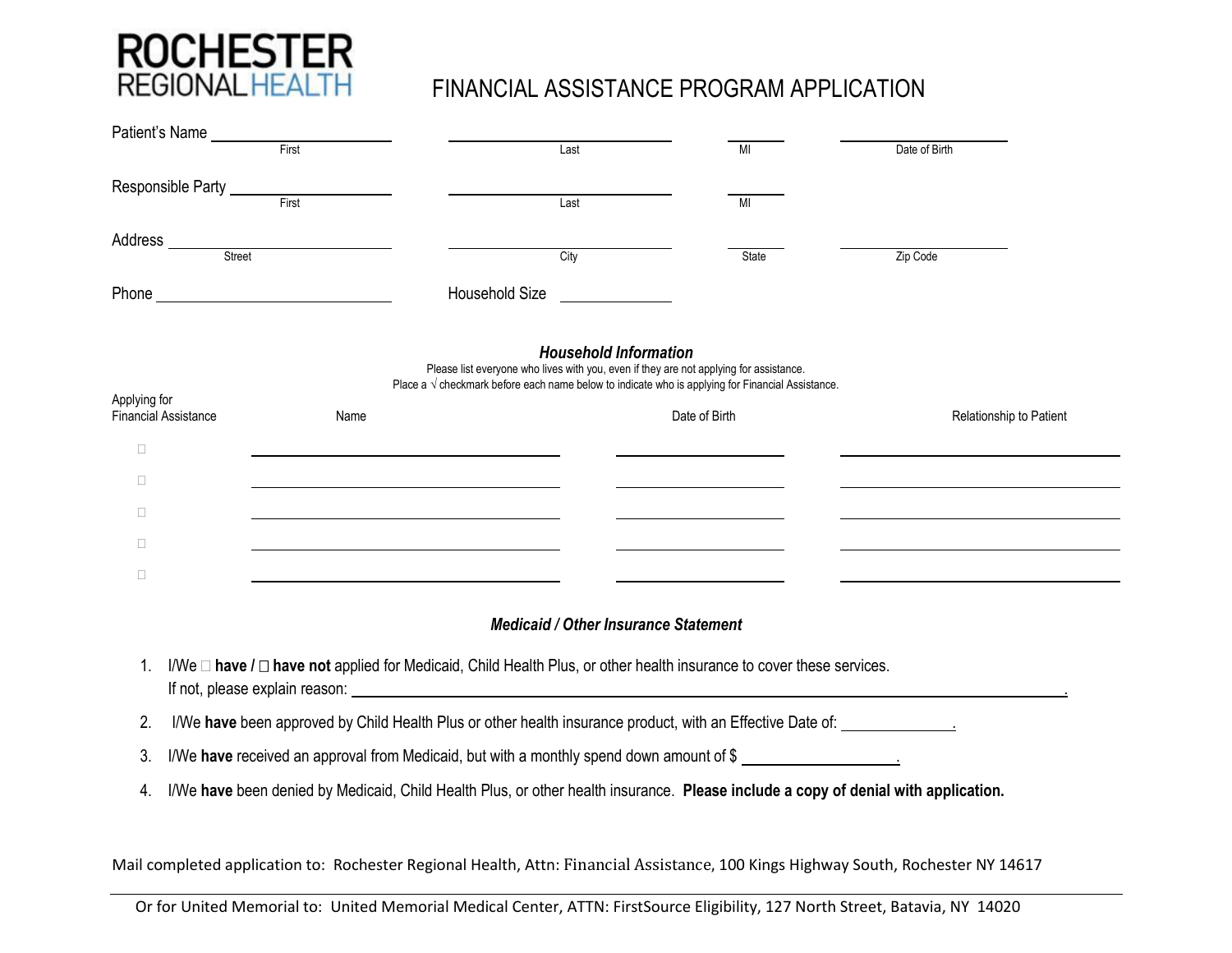

# FINANCIAL ASSISTANCE PROGRAM APPLICATION

## **\*\*\*PLEASE TURN OVER AND COMPLETE PAGE TWO (2) OF THE APPLICATION\*\*\***

## *Types of Income*

- 
- $\Box$  Letter from employer on company letterhead, signed and dated  $\Box$  Annual benefit statement  $\Box$  Check stub
- □ Current signed and dated income tax return and all Schedules □ Correspondence from Social Security Administration **Income from Rent or Room/Board**
- 

### **Self-Employment** Check stub Check stub

- □ Current signed and dated income tax return and all Schedules □ Check stub **Interest/Dividends/Royalties Interest/Dividends/Royalties**
- 

- □ Award letter / certificate the state of the state of the letter from court the state of the state of the letter from agent
- □ Monthly benefit statement from NYS Department of Labor □ Child support/alimony check stub □ 1099 or tax return (if no other documentation is available)
- □ Printout of recipient's account information from the NYS □ Copy of NY Epicard with printout **Private Pensions/Annuities** Department of Labor's website ([www.labor.state.ny.us\)](http://www.labor.state.ny.us/) Copy of child support account information from Statement from pension / annuity
- 
- **□** Correspondence from the NYS Department of Labor **Copy of bank statement showing direct deposit** △ Award letter

# **Wages and Salary Social Security (Retirement / Disability) Military Pay**

- □ Paycheck Stubs **Award letter / certificate Award letter / certificate Award letter Award letter Award letter Award letter Award letter Award letter Award in Award letter Award in Award in Award in Awar** 
	-
	-

- 
- 
- 
- **Unemployment Benefits** 
Letter from person providing support 
Letter from broker
	-
	-
	-
- □ Copy of Direct Payment Card with printout [www.newyorkchildsupport.com](http://www.newyorkchildsupport.com/) **Veteran's Benefits** 
	-

- 
- 

- □ Business/payroll records **Worker's Compensation Worker's Compensation Letter from roomer, boarder, tenant** 
	-

- □ Records of earnings and expenses/business records **Child Support / Alimony Child Support and Child Support and Child Support and Child Support in Child Support and Child Support and Child Support / Alimony <b>Child Supp** 
	-
	-
	-

- 
- Benefit check stub
- Correspondence from Veterans Affairs

### *Household Income*

Proof of income is required. Please write in the amount and type of monies received by all members of the Household listed on Page 1 and attach proof of income with the completed application.

| Name of Person | Type of Income (see above) | <b>Gross Income Amount (Before Taxes)</b> | Received how often? (Weekly, Monthly, etc.) |
|----------------|----------------------------|-------------------------------------------|---------------------------------------------|
|                |                            |                                           |                                             |
|                |                            |                                           |                                             |
|                |                            |                                           |                                             |
|                |                            |                                           |                                             |
|                |                            |                                           |                                             |
|                |                            |                                           |                                             |

### *Asset Information*

| Checking Account Bank Name: | Bank Balance: \$ |
|-----------------------------|------------------|
| Savings Account Bank Name:  | Bank Balance: \$ |

Mail completed application to: Rochester Regional Health, Attn: Financial Assistance, 100 Kings Highway South, Rochester NY 14617